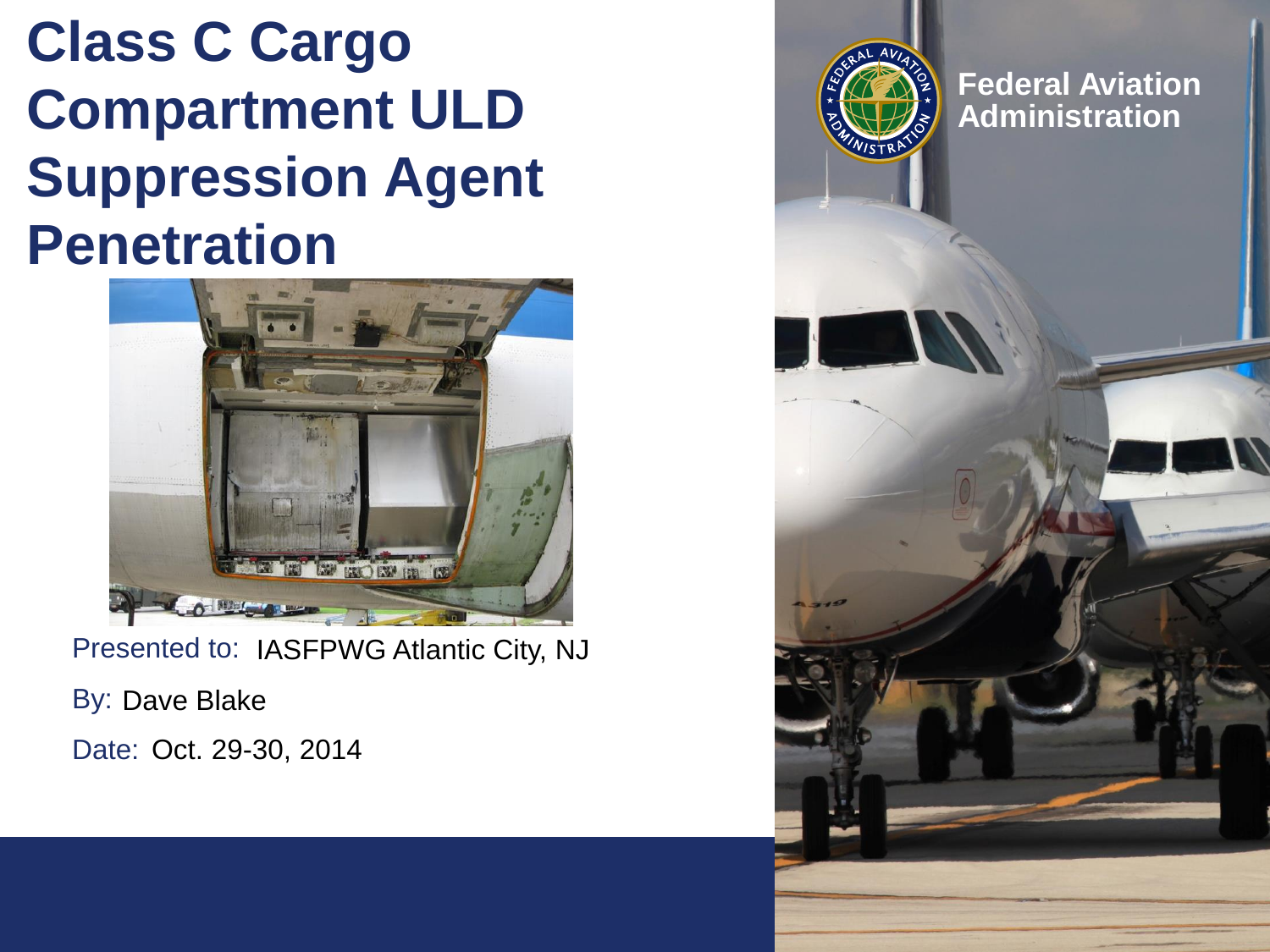**Recent testing of both lithium metal and lithium ion batteries have resulted in explosive fuel/air mixtures generated by the vented gases from these batteries in thermal runaway. Prior to these recent results, it was assumed that Class C cargo compartments provided adequate protection against lithium ion battery fires. The ability of suppression agent to penetrate into typical ULDs in sufficient quantity determines** 

**the effectiveness of Class C compartments on this scenario.**



Oct. 29-30, 2014 Atlantic City, NJ  $\left(\frac{1}{2}\sqrt{2N^2}\right)$  Federal Aviation 2

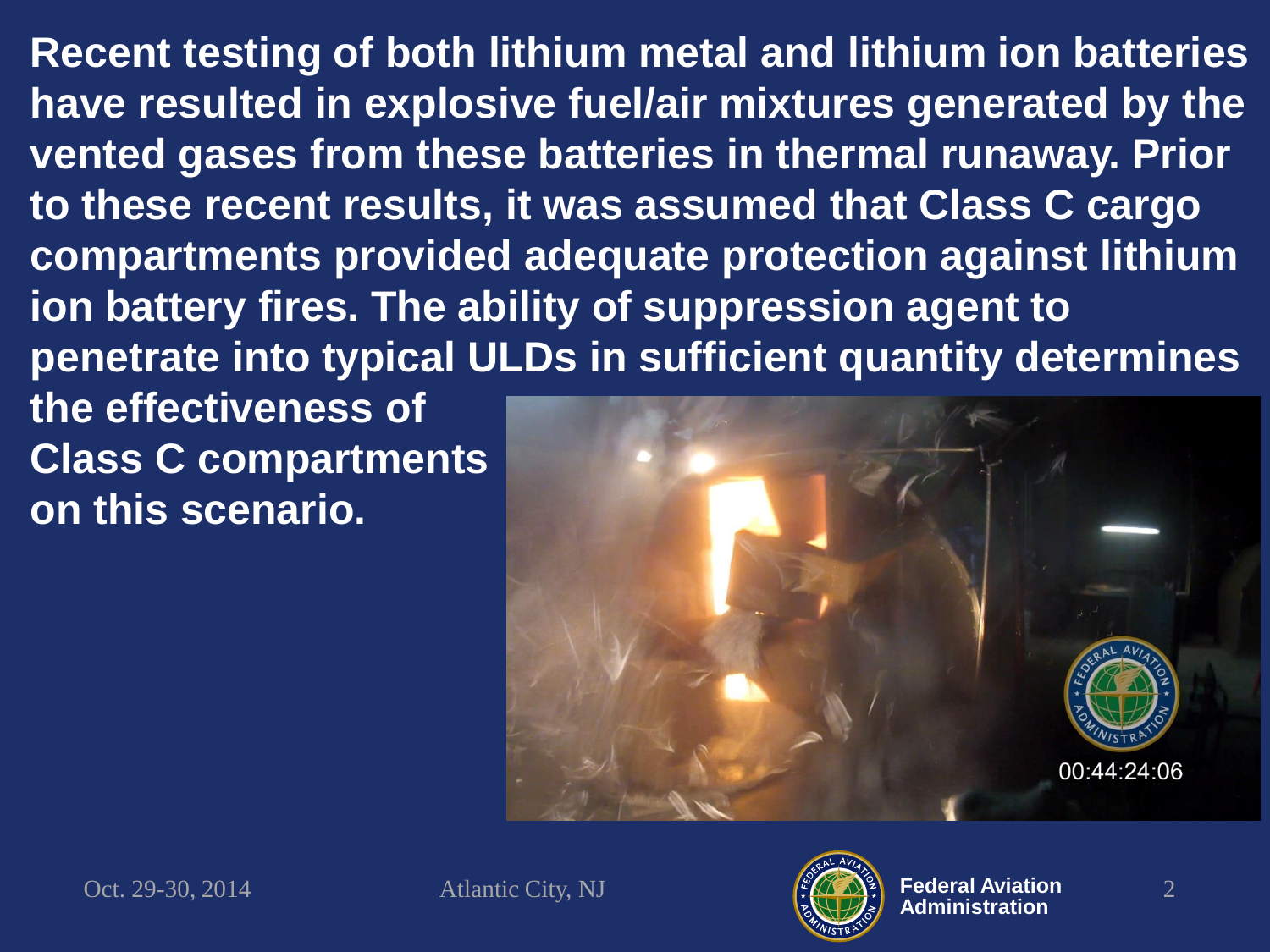## **DC-10 below floor cargo compartment (Cargo MPS test article). 2000 ft<sup>3</sup>volume (56.6 m<sup>3</sup> )**



Oct. 29-30, 2014 Atlantic City, NJ  $\left(\frac{\sqrt{2}}{2}\right)^2$  Federal Aviation 3

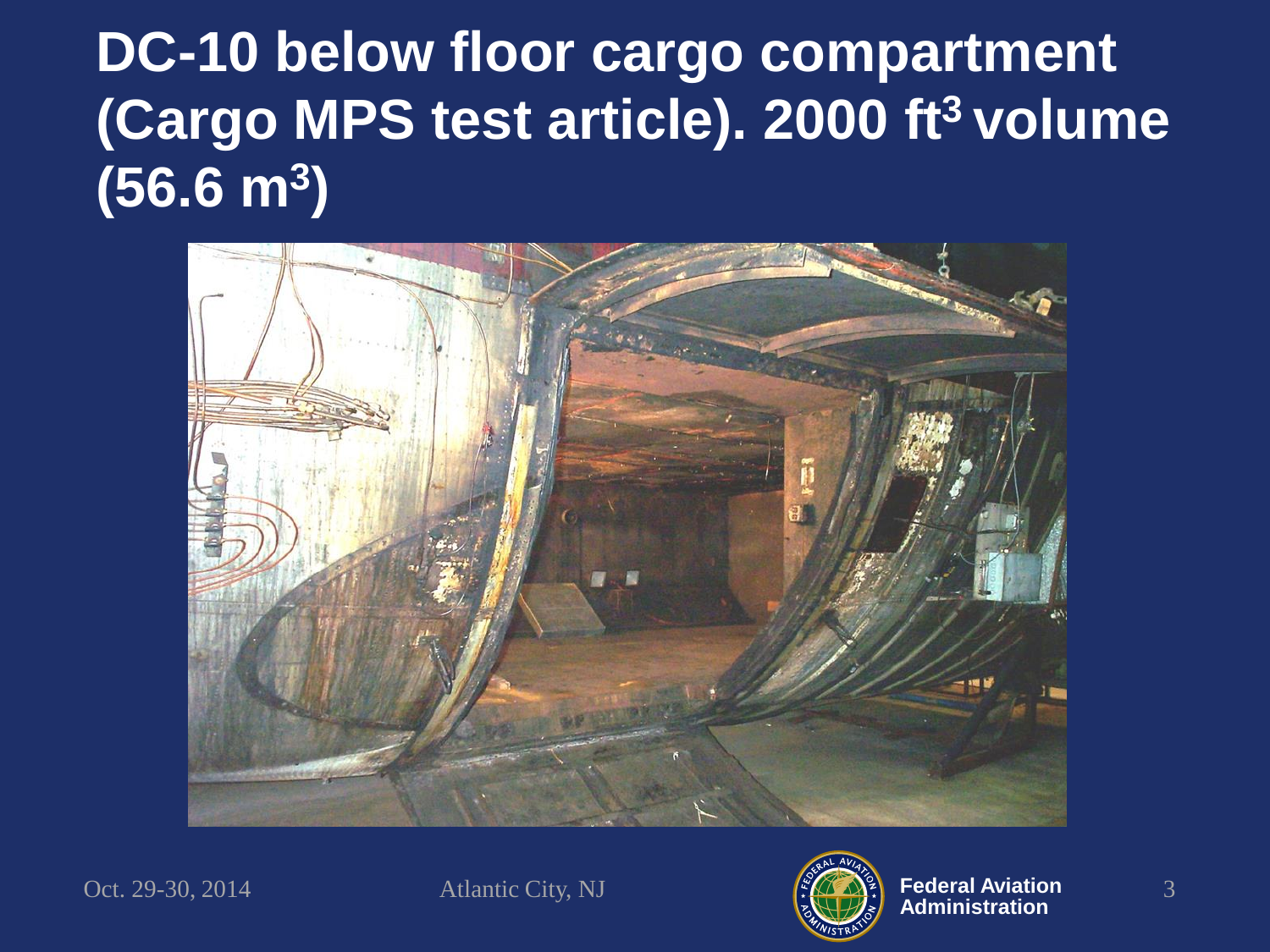## **Six aluminum AKE containers with flexible door coverings have been ordered.**



Oct. 29-30, 2014 Atlantic City, NJ  $\left(\frac{\sqrt{2}}{2}\right)^2$  Federal Aviation 4



**Federal Aviation Administration**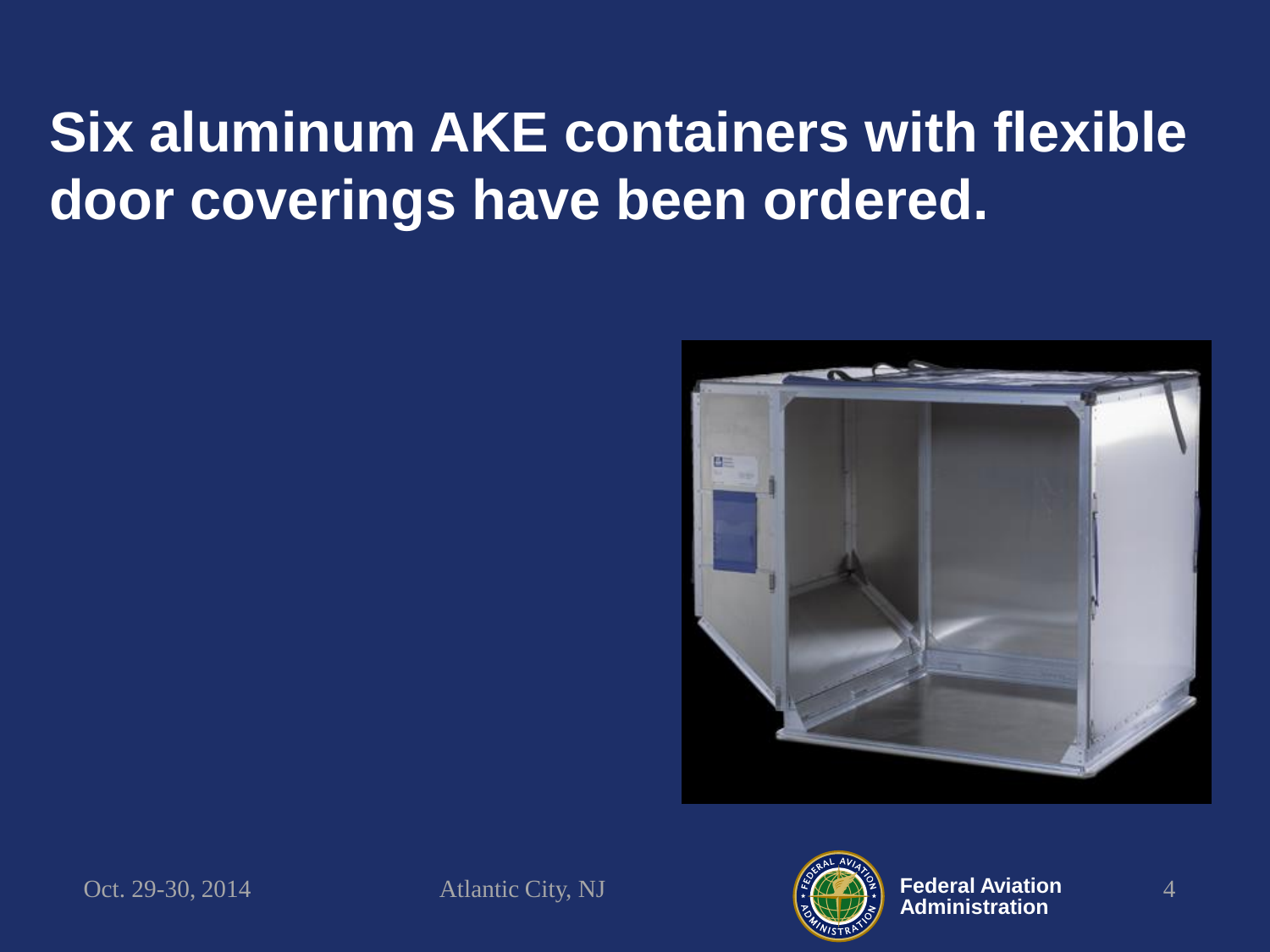**31 pounds of HFC-125 will be used as a surrogate for Halon 1301. This is the quantity that would produce a volumetric concentration of 5% in the empty 2000 ft<sup>3</sup> compartment.**



Oct. 29-30, 2014 Atlantic City, NJ  $\left(\frac{\sqrt{2}}{2}\right)^2$  Federal Aviation 5